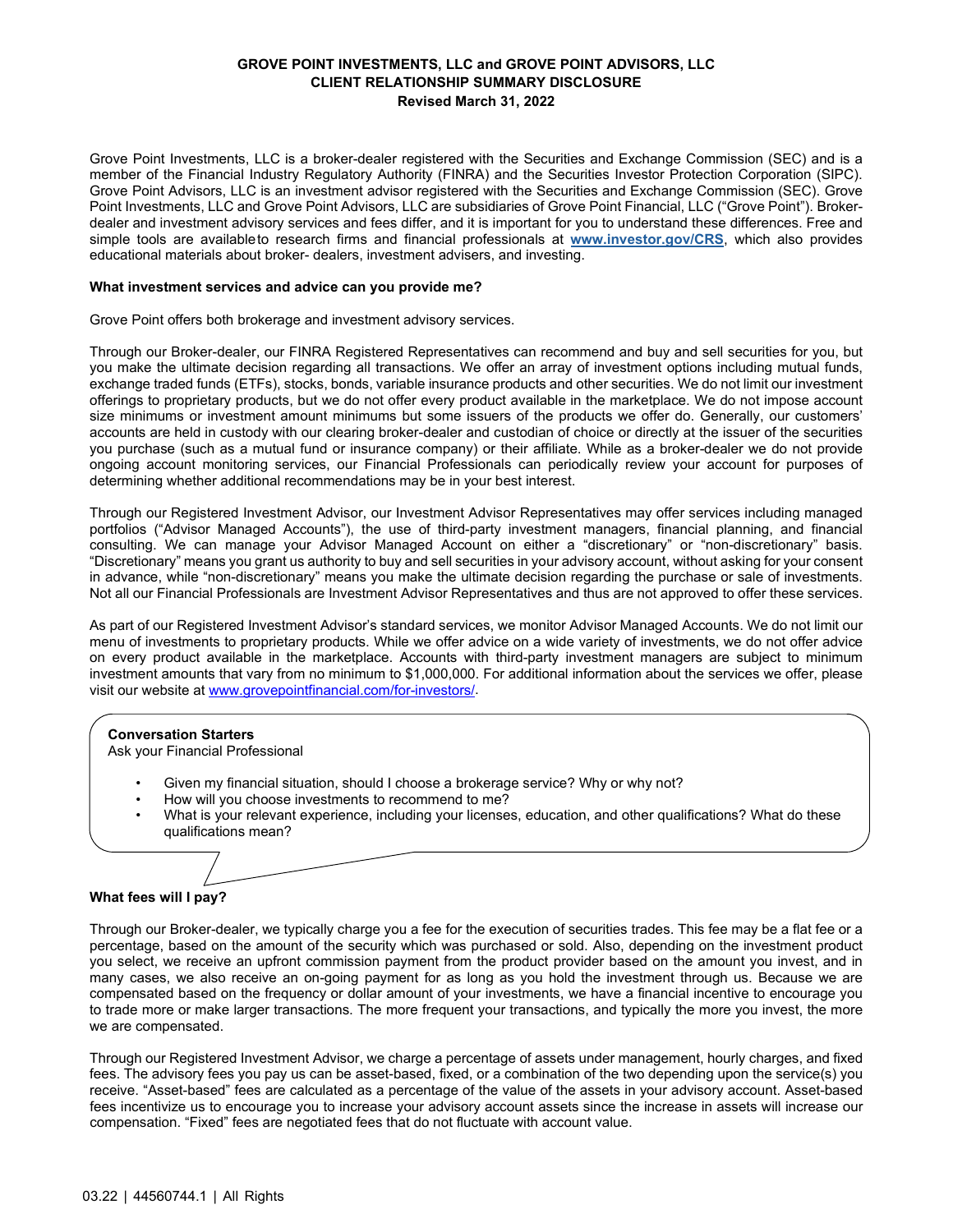## **GROVE POINT INVESTMENTS, LLC and GROVE POINT ADVISORS, LLC CLIENT RELATIONSHIP SUMMARY DISCLOSURE Revised March 31, 2022**

You typically will pay advisory fees on a monthly or quarterly basis, which will be detailed in your advisory agreement. You will also pay transaction fees unless your account is in a "wrap" fee program where fees and costs for trading and other services are included in the asset-based fee you pay. A wrap fee is usually higher than the advisory fees for non-wrap programs because it includes most transaction costs and fees to a broker-dealer that has custody of the assets.

Fees for financial planning or financial consulting services are negotiated and are typically based on the scope of the engagement and are charged as a fixed one-time fee, a fixed recurring fee, or an hourly rate.

Certain products have their own fees and charges, some of which are paid to us in our broker-dealer capacity. This incentivizes us to choose these products over other products that do not pay or pay less of these fees and charges. For more information about these fees, please see the product offering document or prospectus.

For both brokerage and investment advisory services, you will also pay fees for custodial, management or administrative services, either as a direct charge or as part of expense ratios or internal costs built into certain investments, such as mutual funds, ETFs and variable insurance products. You will also pay miscellaneous custodial fees such as transaction charges, account termination, and other operational fees. We receive revenue through accounts with our primary custodian by marking up the cost of these services. This incentivizes us to recommend accounts with our primary custodian rather than other custodians that do not pay these fees.

You will pay fees and costs whether you make or lose money on your investments. Fees and costs will reduce any amount of money you make on your investments over time. Please make sure you understand what fees and costs you are paying. Additional information related to fees you will pay may be found in our ADV, Part 2A Item 5, investment management agreements, and other applicable documents. They may also be found on our website at **[www.grovepointfinancial.com/for](http://www.grovepointfinancial.com/for-investors/)[investors/.](http://www.grovepointfinancial.com/for-investors/)**

# **Conversation Starters**

Ask your Financial Professional

Help me understand how these fees and costs might affect my investments. If I give you \$10,000 to invest, how much will go to fees and costs, and how much will be invested for me?

### What are your legal obligations to me when providing recommendations? How else does your firm make money and **what conflicts of interest do you have?**

When we provide you with a recommendation, we are required to act in your best interest and not put our interest ahead of yours. At the same time, the way we make money creates some conflicts with your interests. You should understand and ask us about these conflicts because they can affect the recommendations we provide you. Here are some examples to help you understand what this means.

- Third-Party Payments: Some investments pay us commissions and other fees. This incentivizes us to recommend these products over other products that make no such payments or less of them.
- Revenue Sharing: Certain product providers share the revenue they earn with us when you invest in their investment products (primarily mutual funds and variable annuities). This incentivizes us to make these products more prominently available to our Financial Professionals to recommend over those that do not or that share less. Our Financial Professionals do not receive any portion of these payments.

For additional information about our conflicts of interest, please visit our website at **[www.grovepointfinancial.com/for-investors/.](http://www.grovepointfinancial.com/for-investors/)**